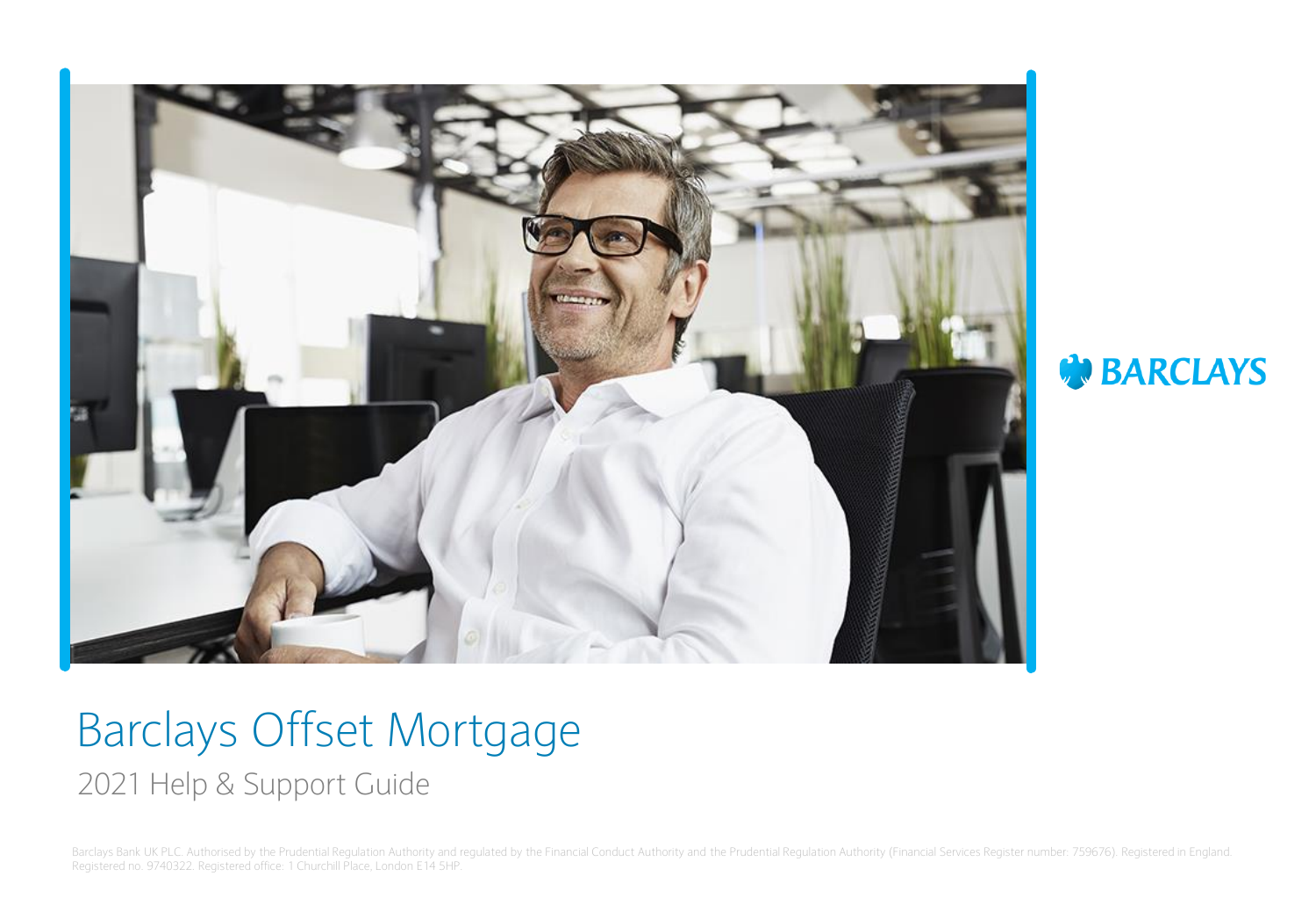## 2021 Help & Support Guide

# What is a Barclays Offset Mortgage?

A Barclays Offset Mortgage is a flexible mortgage, linking current and savings accounts to help make your client's money work harder, reducing the mortgage balance they pay interest on.

# How does it work?

If your client has a mortgage of £120,000 and has £10,000 in linked Barclays savings and current accounts, by offsetting they will only be charged mortgage interest on the £110,000 difference.

Depending on how much your client can offset over the course of the mortgage, they could save thousands of pounds in interest payments. And, of course because their Barclays current account and savings accounts are not earning interest, tax will not be relevant on their savings, which can be particularly efficient for a higher-rate tax payer.



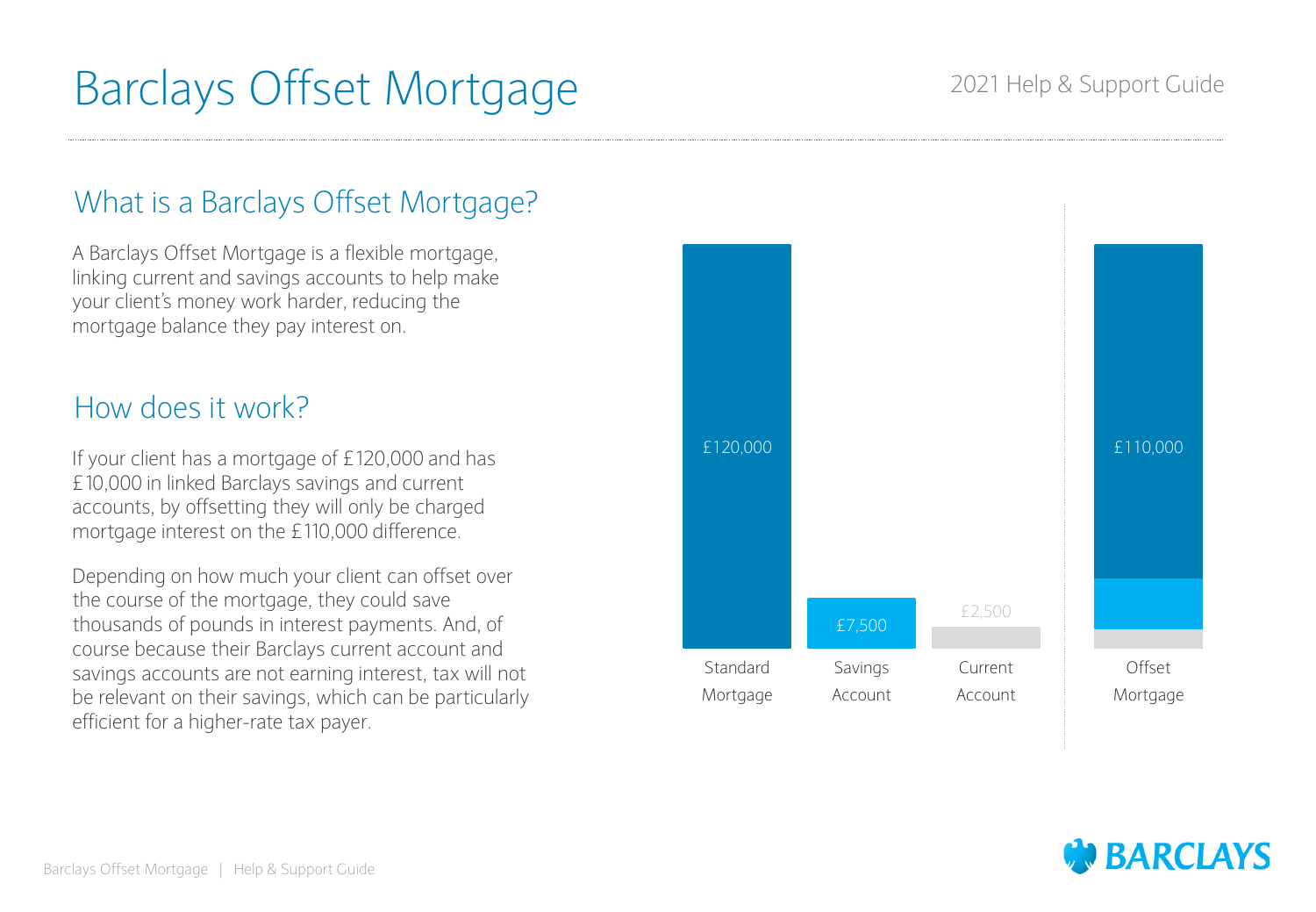# A functional and flexible mortgage

A key selling point of the Barclays Offset Mortgage is its functionality and flexibility.

We calculate interest daily, so your client can *access* their money at any time without it being locked away for the term of the mortgage.

Clients can manage and access their money in branch, online, by telephone and by our awardwinning Mobile Banking App, with up to 4 current accounts with a debit card and/or cheque book.



UUU.

uîu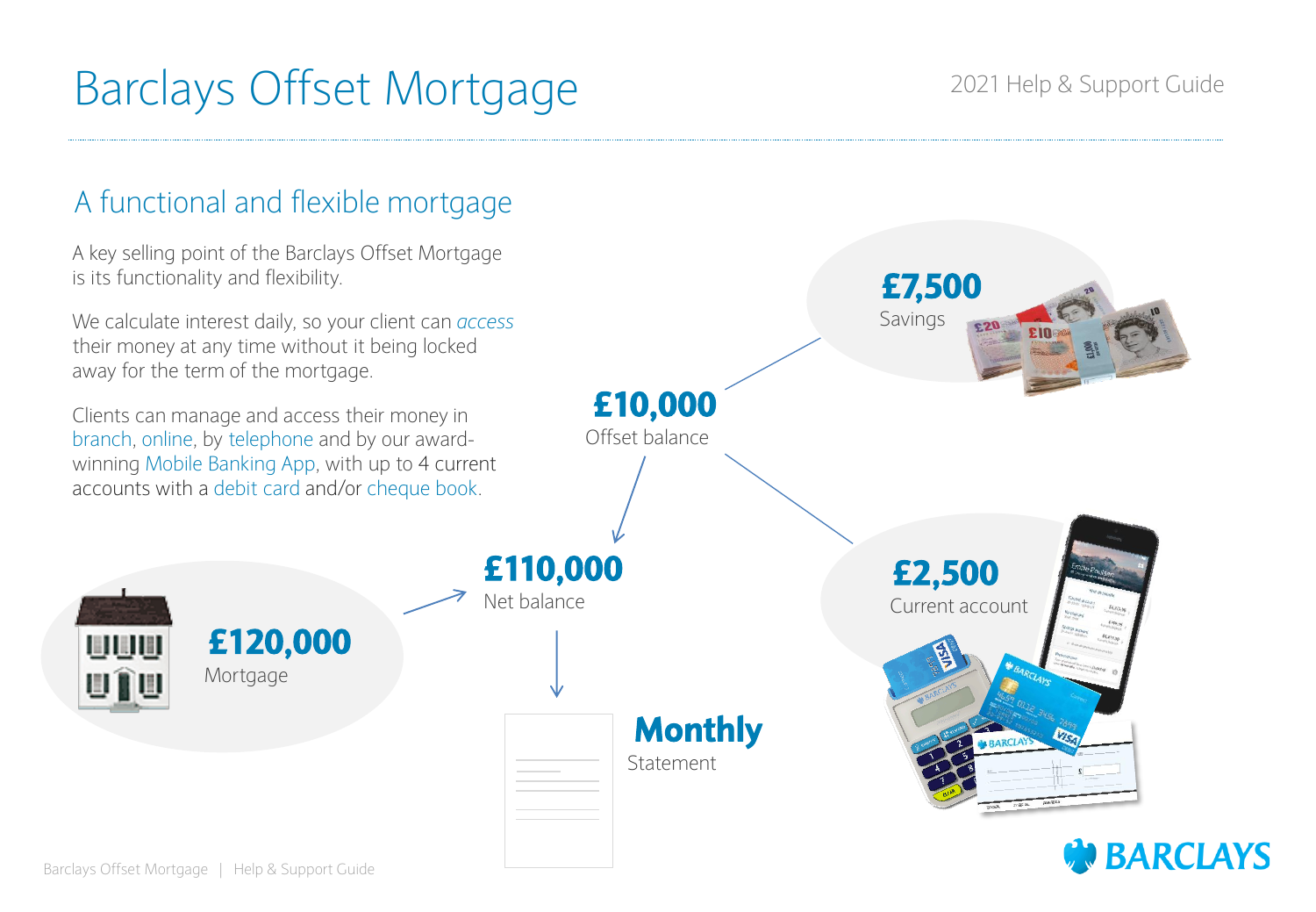## 2021 Help & Support Guide

## How many accounts can I use?

A mortgage current account (MCA) is automatically opened when an offset mortgage is created. This is linked to the mortgage and can also act as the client's everyday account.

Up to12 eligible accounts can be linked to the offset mortgage (up to 4 current accounts including the MCA *(with cheque book and debit cards)* and up to 8 cash ISA's and instant access savings accounts).



**8**

The number of Barclays current accounts that can be included in an offset mortgage.

The number of savings accounts that can be included in an offset mortgage.

**12**

There is the ability to offset 12 accounts which can include the four Barclays current accounts plus cash ISA's and a number of instant access savings accounts.

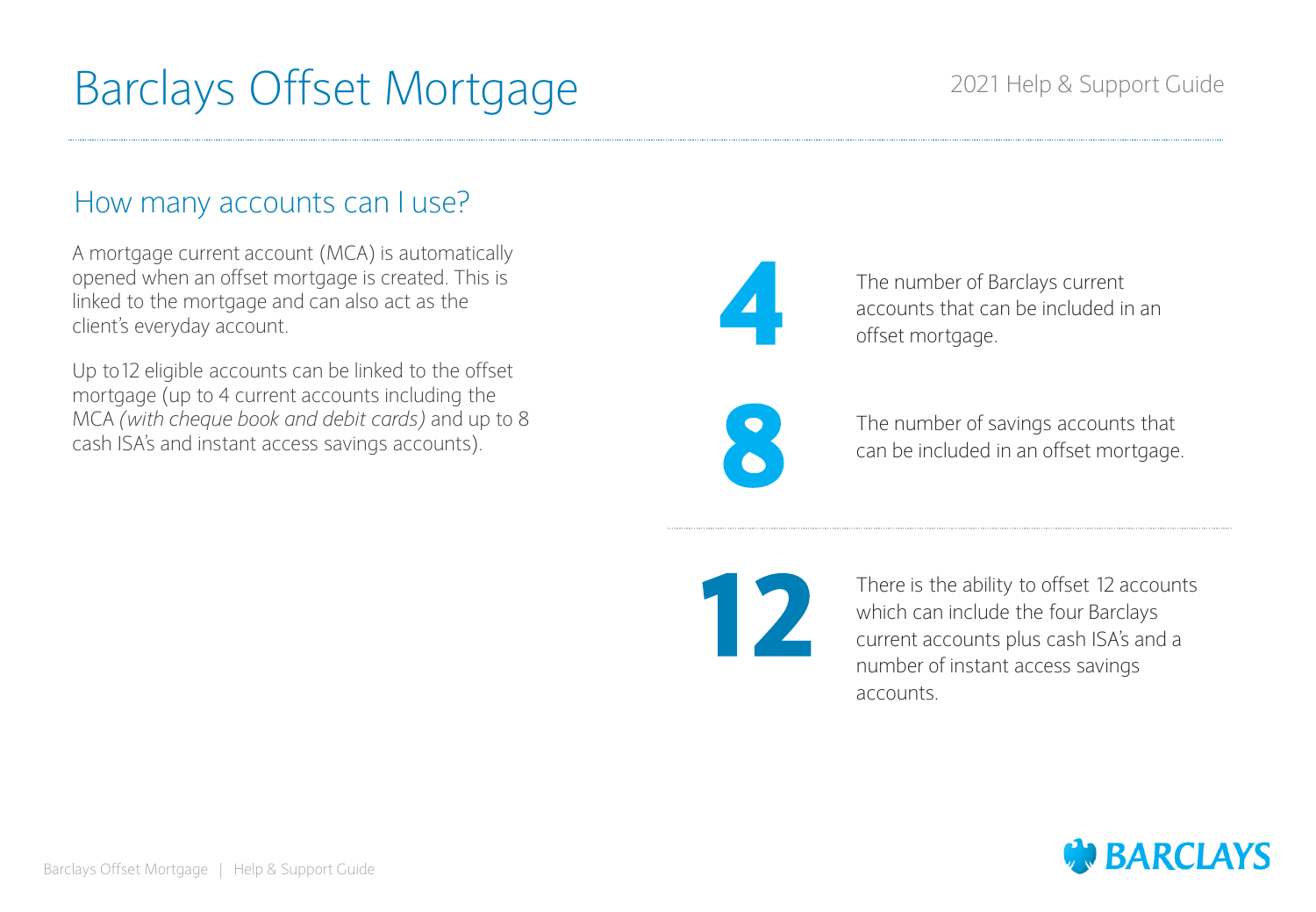## 2021 Help & Support Guide

## Transparent monthly statement

Your client will receive a monthly offset statement, providing an overview of their monthly balance, linked accounts and most importantly the interest saved.

The statement also provides an itemised breakdown for each day of the month, showing the net savings against the mortgage and savings made.

| The interest you have saved |              |
|-----------------------------|--------------|
| When                        | Amount saved |
| This Month                  | 31.10        |
| To Date                     | 895.69       |

Please note that we calculate interest on the total amount you borrow which Reserve (overdraft). If your Mortgage Current Account Reserve has exceeded interest saved may appear as a minus figure.

|                                              |                       | Any questions?                                                                                                                                                                                                                            |                      |                |                                                                                                                                    |               |                      |
|----------------------------------------------|-----------------------|-------------------------------------------------------------------------------------------------------------------------------------------------------------------------------------------------------------------------------------------|----------------------|----------------|------------------------------------------------------------------------------------------------------------------------------------|---------------|----------------------|
| 128250                                       |                       | We're here to help. Please use the details below to                                                                                                                                                                                       |                      |                |                                                                                                                                    |               |                      |
|                                              |                       | contact us and remember to quote your account                                                                                                                                                                                             |                      |                |                                                                                                                                    |               |                      |
| Xrxkxvxnxjxhx Xvxnx                          |                       | number.                                                                                                                                                                                                                                   |                      | inked          | Offset balance                                                                                                                     | Offset        | Offset benefit       |
| Xrx Xuxix Xvxnx<br>X Xextxrx Xoxd            |                       | Mortgages:                                                                                                                                                                                                                                | 0800 022 4022*       | unts           | (f)                                                                                                                                | Mortgage Rate | (E)                  |
| Xoxhxrxax                                    |                       |                                                                                                                                                                                                                                           |                      |                |                                                                                                                                    | t×t           |                      |
| Xoxtx Xoxkxhxrx                              |                       | Current accounts & savings:                                                                                                                                                                                                               | 03457 345 345*       | 21.51          | 12,621.51                                                                                                                          | 5.25          | 1,810462             |
| X6X XEX                                      |                       | Visit us at www.barclays.co.uk/mortgages                                                                                                                                                                                                  |                      | 21.51<br>21.51 | 12.621.51<br>12.621.51                                                                                                             | 5.25<br>5.25  | 1.810462<br>1.810462 |
|                                              |                       |                                                                                                                                                                                                                                           |                      | 21.51          | 12,621.51                                                                                                                          | 5.25          | 1.810462             |
|                                              |                       | Statement date: 01 Dec 08                                                                                                                                                                                                                 |                      | 21.51          | 12,621.51                                                                                                                          | 5.25          | 1,810462             |
|                                              |                       |                                                                                                                                                                                                                                           |                      | 21.51<br>21.51 | 12.621.51<br>12,621.51                                                                                                             | 5.25<br>5.25  | 1.810462<br>1.810462 |
|                                              |                       |                                                                                                                                                                                                                                           |                      | 21.51          | 12,621.51                                                                                                                          | 5.25          | 1.810462             |
|                                              |                       |                                                                                                                                                                                                                                           |                      | 21.51          | 12,621.51                                                                                                                          | 5.25          | 1.810462             |
| Your monthly Offset Mortgage statement       |                       |                                                                                                                                                                                                                                           |                      | 21.51          | 12,621.51                                                                                                                          | 5.25          | 1,810462             |
|                                              |                       |                                                                                                                                                                                                                                           |                      | 21.51<br>21.51 | 12,621.51<br>12.621.51                                                                                                             | 5.25<br>5.25  | 1.810462<br>1.810462 |
|                                              |                       | This statement shows the amount of money you may have saved by offsetting your savings and / or current account                                                                                                                           |                      | man            | 12,621.51                                                                                                                          | 525           | 1,810462             |
|                                              |                       | balances against your mortgage. We have calculated how much interest you have saved last month and since the start of                                                                                                                     |                      | 21.51          | 12,621.51                                                                                                                          | 5.25          | 1,810462             |
| your mortgage                                |                       |                                                                                                                                                                                                                                           |                      | 21.51          | 12,621.51                                                                                                                          | 5.25          | 1.810462             |
|                                              |                       |                                                                                                                                                                                                                                           |                      | 21.51<br>21.51 | 12,621.51<br>12,621.51                                                                                                             | 5.25<br>5.25  | 1.810462<br>1.810462 |
| Summary of your account with us              |                       |                                                                                                                                                                                                                                           |                      | 21.51          | 12,621.51                                                                                                                          | 5.25          | 1,810462             |
|                                              |                       |                                                                                                                                                                                                                                           |                      | 21.51          | 12.621.51                                                                                                                          | 5.25          | 1,810462             |
| Account number<br>Description                |                       | Credit Balance                                                                                                                                                                                                                            | <b>Debit Balance</b> | 21.51<br>21.51 | 12,621.51<br>12,621.51                                                                                                             | 5.25<br>5.25  | 1.810462<br>1.810462 |
| 92-655-24475                                 | Mortgage Account      |                                                                                                                                                                                                                                           | 44,472.15            | 21.51          | 12,621.51                                                                                                                          | 5.25          | 1.810462             |
| 20-76-89 83216993                            | Mortgage Current A/C  | 0.00                                                                                                                                                                                                                                      |                      | 21.51          | 12,621.51                                                                                                                          | 5.25          | 1,810462             |
| 20-76-89 00000108                            | Platinum Bank A/C     | 1,556.65                                                                                                                                                                                                                                  |                      | 21.51          | 12,621.51                                                                                                                          | 5.25          | 1.810462             |
| 20-44-88 43635902 Barc Mini Cash ISA         |                       | 3,575.13                                                                                                                                                                                                                                  |                      | 21.51<br>21.51 | 12,621.51<br>12,621.51                                                                                                             | 5.25<br>5.25  | 1.810462<br>1.810462 |
| 20-76-89 60000337                            | <b>Additions Plus</b> | 959.94                                                                                                                                                                                                                                    |                      | 21.51          | 12,621.51                                                                                                                          | 5.25          | 1,810462             |
| 20-76-89 80271942                            | Bop Savings Pot 1     |                                                                                                                                                                                                                                           |                      | 21.51          | 12.621.51                                                                                                                          | 5.25          | 1.810462             |
| 20-76-92 80365947                            | Platinum Bank A/C     |                                                                                                                                                                                                                                           |                      | 21.51          | 12,621.51                                                                                                                          | 5.25          | 1.810462             |
|                                              |                       |                                                                                                                                                                                                                                           |                      | 21.51          | 12,621.51                                                                                                                          | 5.25          | 1.810462             |
| Your available funds                         |                       |                                                                                                                                                                                                                                           |                      |                | Total                                                                                                                              |               | 54.31                |
|                                              |                       |                                                                                                                                                                                                                                           |                      |                | offset against the mortgage balance on a daily basis.                                                                              |               |                      |
| Description                                  | Amount available      |                                                                                                                                                                                                                                           |                      |                | tgage account at the close of each business day.<br>ment account(s) and savings account(s). This amount is offset against          |               |                      |
| Reserve (overdraft) limit<br>Amount used**   | 14,340.00<br>0.00     |                                                                                                                                                                                                                                           |                      |                | the balance upon which interest is charged. (If you have made use of<br>sased your total borrowing this figure may be negative).   |               |                      |
| Available                                    | 14,340.00             |                                                                                                                                                                                                                                           |                      |                | pur mortgage balance each day. Interest is not payable where the<br>ance exceed the mortgage balance.                              |               |                      |
|                                              |                       | ** The amount used comprises of all the drawings on the Mortgage Current Account Reserve (overdraft).                                                                                                                                     |                      |                | iterest charged on your Offset Mortgage account.<br>iy by offsetting. (If you have made use of your Mortgage Reserve               |               |                      |
| The interest you have saved                  |                       |                                                                                                                                                                                                                                           |                      |                | ing, but you have not increased your monthly repayment, this figure<br>the total amount borrowed including your Mortgage Reserve). |               |                      |
|                                              |                       |                                                                                                                                                                                                                                           |                      |                | syment or mortgage term. You can switch between these payment                                                                      |               |                      |
| When                                         | Amount saved          |                                                                                                                                                                                                                                           |                      |                |                                                                                                                                    |               |                      |
| This Month                                   | 31.10                 |                                                                                                                                                                                                                                           |                      |                |                                                                                                                                    |               |                      |
| To Date                                      | 895.69                |                                                                                                                                                                                                                                           |                      |                |                                                                                                                                    |               |                      |
| interest saved may appear as a minus figure. |                       | Please note that we calculate interest on the total amount you borrow which includes your Mortgage Current Account<br>Reserve (overdraft). If your Mortgage Current Account Reserve has exceeded your total credit balance, the amount of |                      |                |                                                                                                                                    |               |                      |

Monthly Offset Statement

page: 2 of 4

# **W** BARCLAYS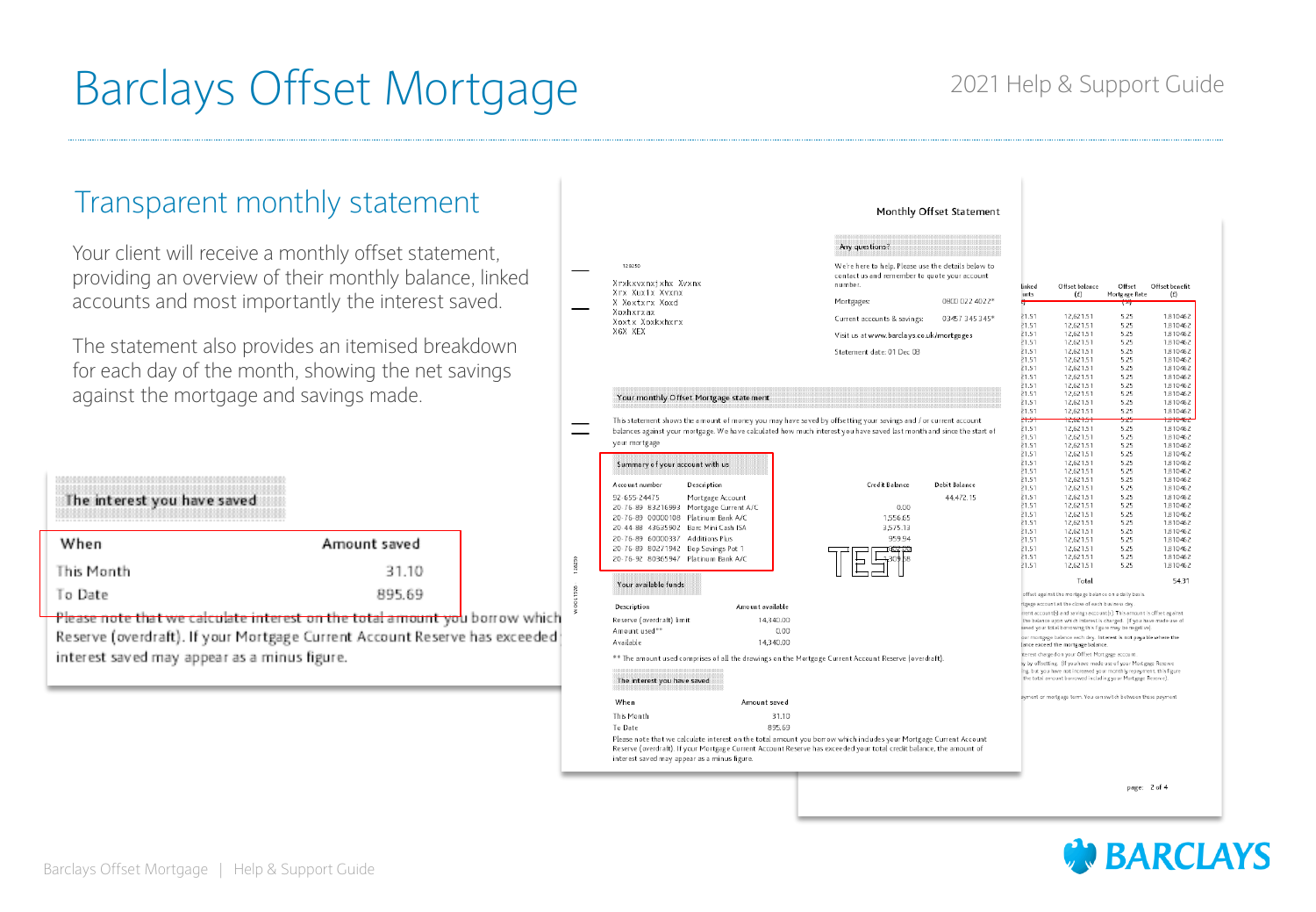# What are the benefits for your client?

Your client can choose to benefit from term reduction or payment reduction. Clients can switch between either option at any time.



## **Benefit later** with '*Term Reduction*'

This could be ideal if your client wants to pay off their mortgage early.

They make their regular monthly mortgage payment but the mortgage interest they save is used to reduce the balance each month and pay off the mortgage earlier. This could be by days, months or even years.



**Switch** at any time



## **Benefit now** with '*Payment Reduction*'

Payment reduction could be the best option if your client wants to reduce their monthly expenditure.

The mortgage interest they save one month is used to reduce the monthly mortgage payment in the following month.

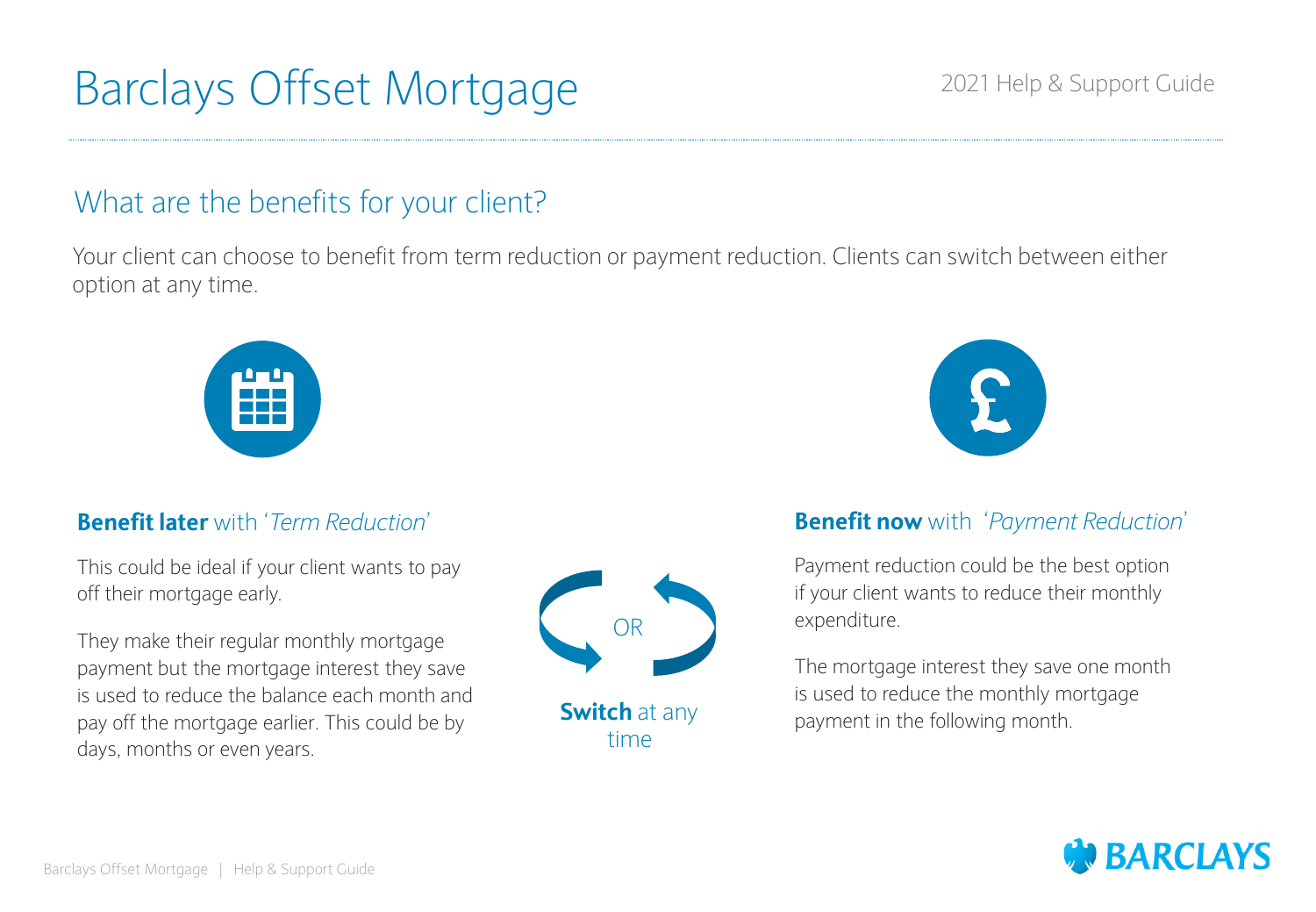# What are the benefits for you?

It is not only your clients who could benefit from a better financial planning tool, there are also many benefits for you:



Opportunity to build deeper client relationships



Clients becoming advocates for your business and a source of referrals



Increased loyalty from your clients



Increase in sales and income depending on your client's circumstances

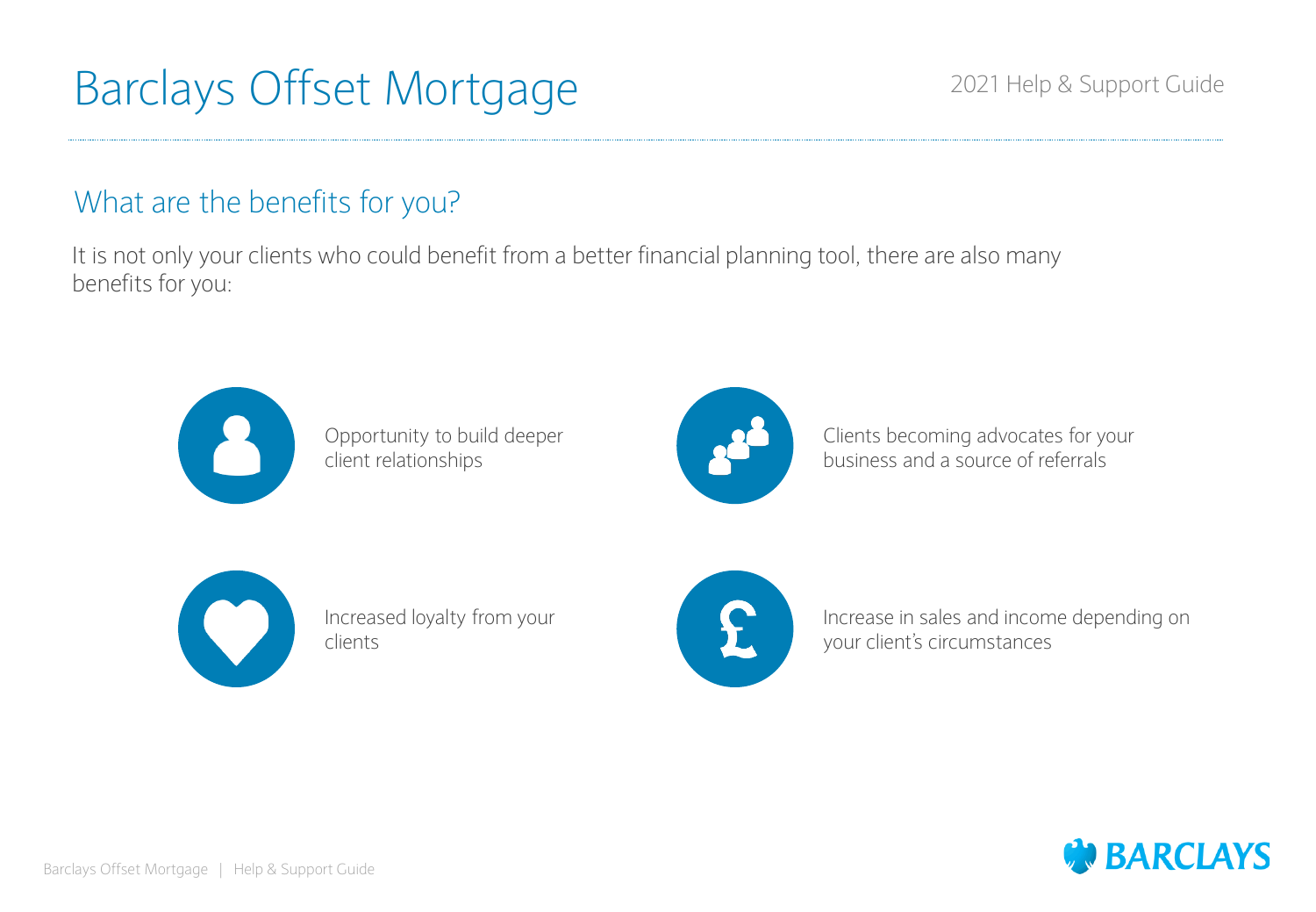## 2021 Help & Support Guide

# Who might benefit from an Offset Mortgage?

An Offset Mortgage could benefit your client if they:



Have unpredictable cash flows through self-employment or a high bonus to salary ratio (saving for tax bill)



(V

- Looking for an option to overpay
- Landlords, buy to lets utilising Multi savings accounts
- Excess funds left in a current account at the end of each month
- Higher Rate Tax Payers



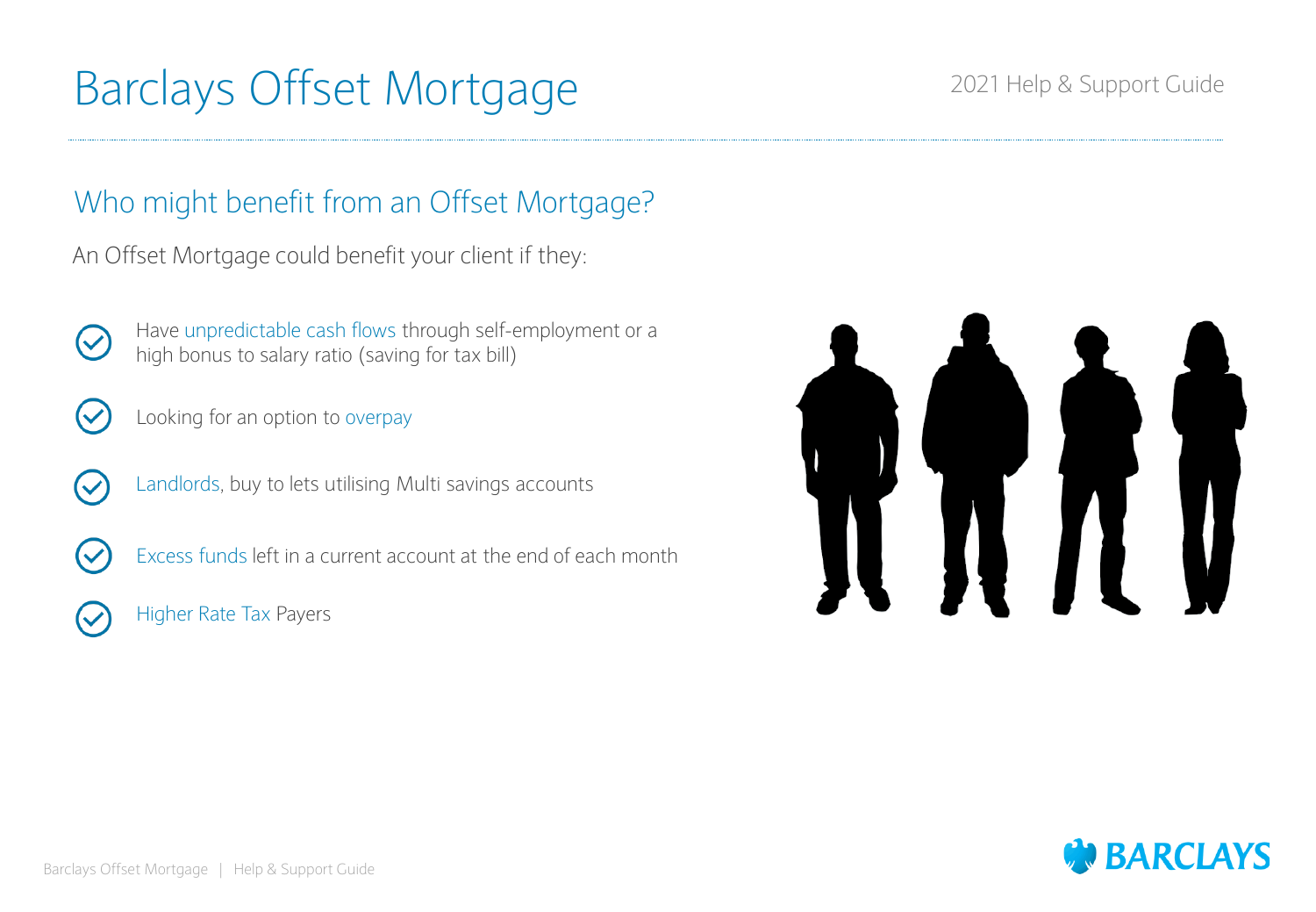## 2021 Help & Support Guide

# Client Example 1

A client with a small one-off lump sum, no savings

| Loan                      | £100,000          |
|---------------------------|-------------------|
| LTV                       | 50%               |
| Existing savings          | £0                |
| Savings Lump Sum expected | £10,000 (one-off) |
| Regular monthly savings   | £500              |
| Average c/a balance       | £1,000            |
| Term                      | 25 Years          |
| Repayment/IO              | Repayment         |
| Mortgage Rate             | 1.89%             |
| Tax bracket               | 20%               |
|                           |                   |



## *Term Reduction*

### Term savings

Client could reduce the term of their mortgage by 3 years and 7 months

### Mortgage Interest Savings

Client could save £4,131.6 in mortgage interest when they offset their savings

### Term savings

Client could save paying £2,982.5 in tax on their savings interest



## *Payment Reduction*

### Monthly payments

Client could save £58.49 on their monthly payments

### Mortgage Interest Savings

Client could save £17,548.25 in mortgage interest when they offset their savings

### Term savings

Client could save paying £3,775.94 in tax on their savings interest

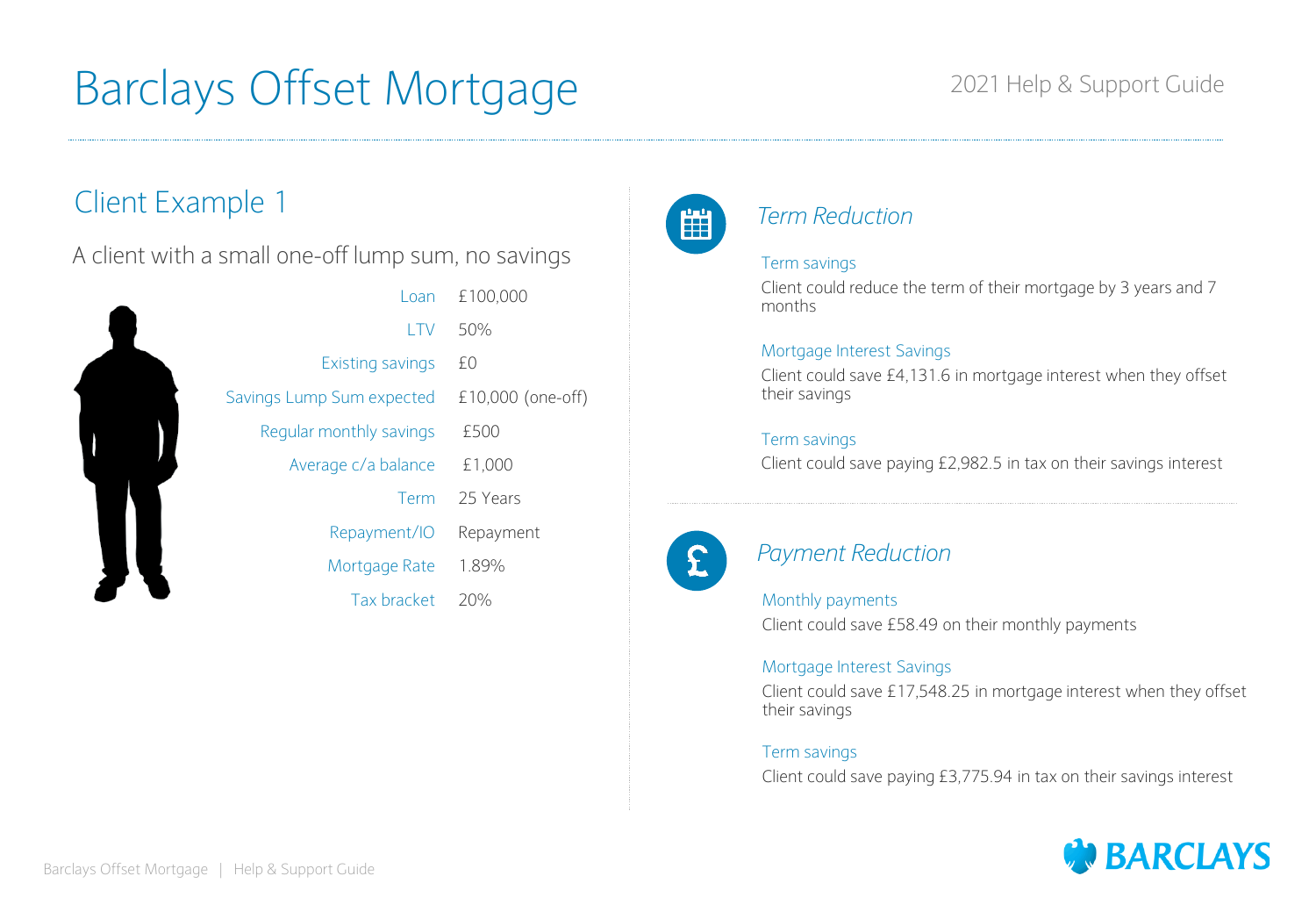## 2021 Help & Support Guide

# Client Example 2

Landlord with monthly rental income paid into savings account



| Loan                    | £200,000   |
|-------------------------|------------|
| LTV                     | 67%        |
| <b>Existing savings</b> | £3,000     |
| ngs Lump Sum expected   | $\bigcirc$ |
| Regular monthly savings | £800       |
| Average c/a balance     | £1,000     |
| Term                    | 25 Years   |
| Repayment/IO            | Repayment  |
| Mortgage Rate           | 1.99%      |
| Tax bracket             | 20%        |
|                         |            |



## *Term Reduction*

### Term savings

Client could reduce the term of their mortgage by 3 years and 1 month

### Mortgage Interest Savings

Client could save £7,119.12 in mortgage interest when they offset your savings

### Term savings

Client could save paying £5,080.91 in tax on their savings interest



## *Payment Reduction*

### Monthly payments

Client could save £101.96 on their monthly payments

### Mortgage Interest Savings

Client could save £30,588.16 in mortgage interest when they offset their savings

### Term savings

Client could save paying £6,323.33 in tax on their savings interest

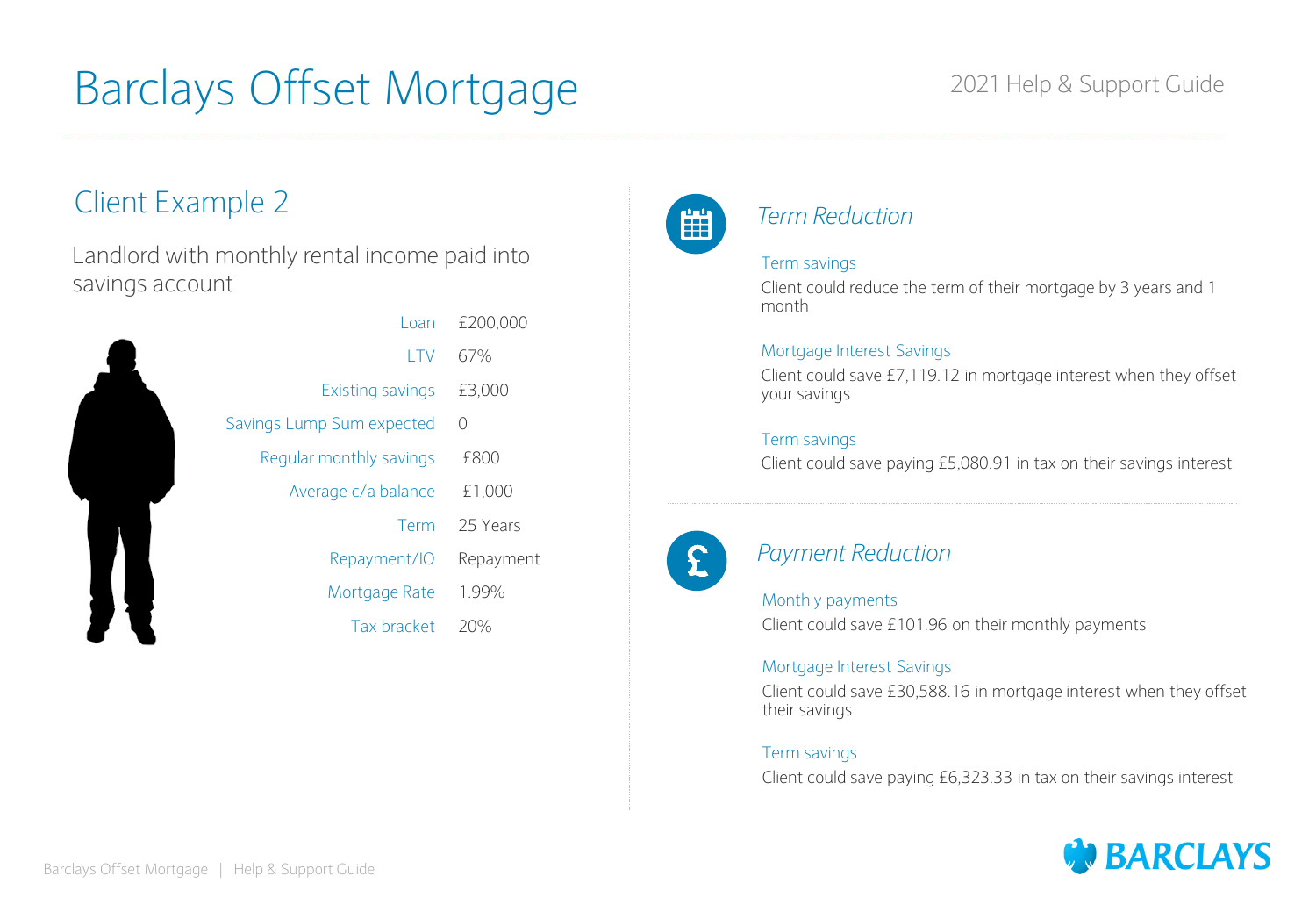## 2021 Help & Support Guide

# Client Example 3

Regular high bonus earner with existing savings, high tax bracket

| Loan                      | £700,000              |
|---------------------------|-----------------------|
| <b>LTV</b>                | 70%                   |
| Existing savings          | £50,000               |
| Savings Lump Sum expected | $£50,000$ (each year) |
| Regular monthly savings   | £2,000                |
| Average c/a balance       | £4,000                |
| Term                      | 25 Years              |
| Repayment/IO              | Interest Only         |
| Mortgage Rate             | 1.99%                 |
| Tax bracket               | 45%                   |
|                           |                       |



## *Term Reduction*

Term savings n/a interest-only mortgage

### Mortgage Interest Savings

Client could save £61,611.33 in mortgage interest when they offset their savings

### Term savings

Client could save paying £105,390.16 in tax on their savings interest



## *Payment Reduction*

### Monthly payments

Client could save £961.43 on their monthly payments

### Mortgage Interest Savings

Client could save £288,428.94 in mortgage interest when they offset their savings

### Term savings

Client could save paying £131,932.07 in tax on their savings interest

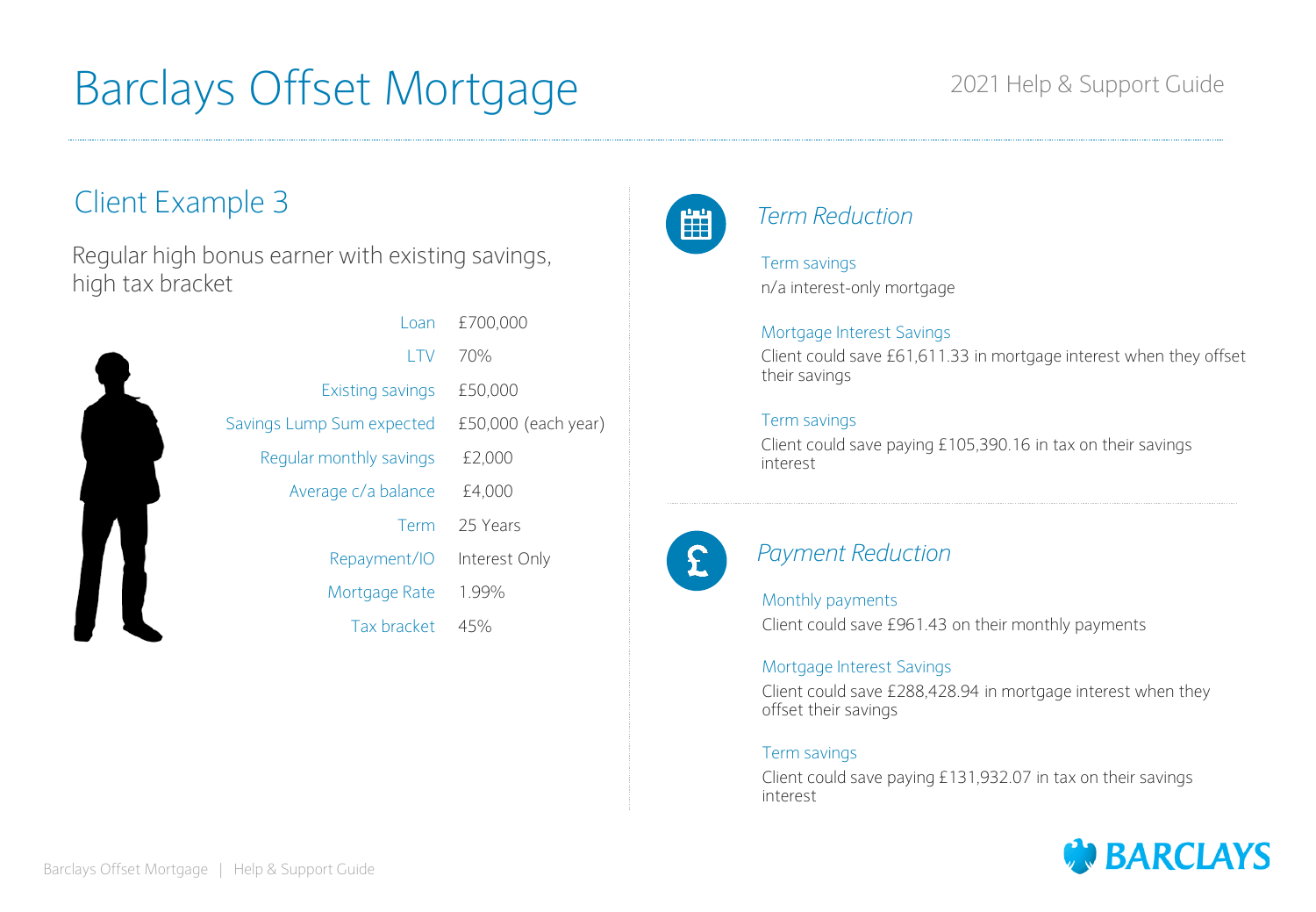## 2021 Help & Support Guide

# Client Example 4

Professional with existing savings but now lump sum

| £300,000  | Loan                      |
|-----------|---------------------------|
| 60%       | I TV                      |
| £20,000   | Existing savings          |
| 0         | Savings Lump Sum expected |
| £500      | Regular monthly savings   |
| £2,000    | Average c/a balance       |
| 25 Years  | Term                      |
| Repayment | Repayment/IO              |
| 1.89%     | Mortgage Rate             |
| 40%       | Tax bracket               |
|           |                           |



## *Term Reduction*

### Term savings

Client could reduce the term of their mortgage by 2 years and 3 months

### Mortgage Interest Savings

Client could save £7,230.52 in mortgage interest when they offset their savings

### Term savings

Client could save paying £12,369.72 in tax on their savings interest



## *Payment Reduction*

### Monthly payments

Client could reduce monthly payments by £107.39

### Mortgage Interest Savings

Client could save £32,215.66 in mortgage interest when they offset their savings

### Term savings

Client could save paying £14,508.7 in tax on their savings interest

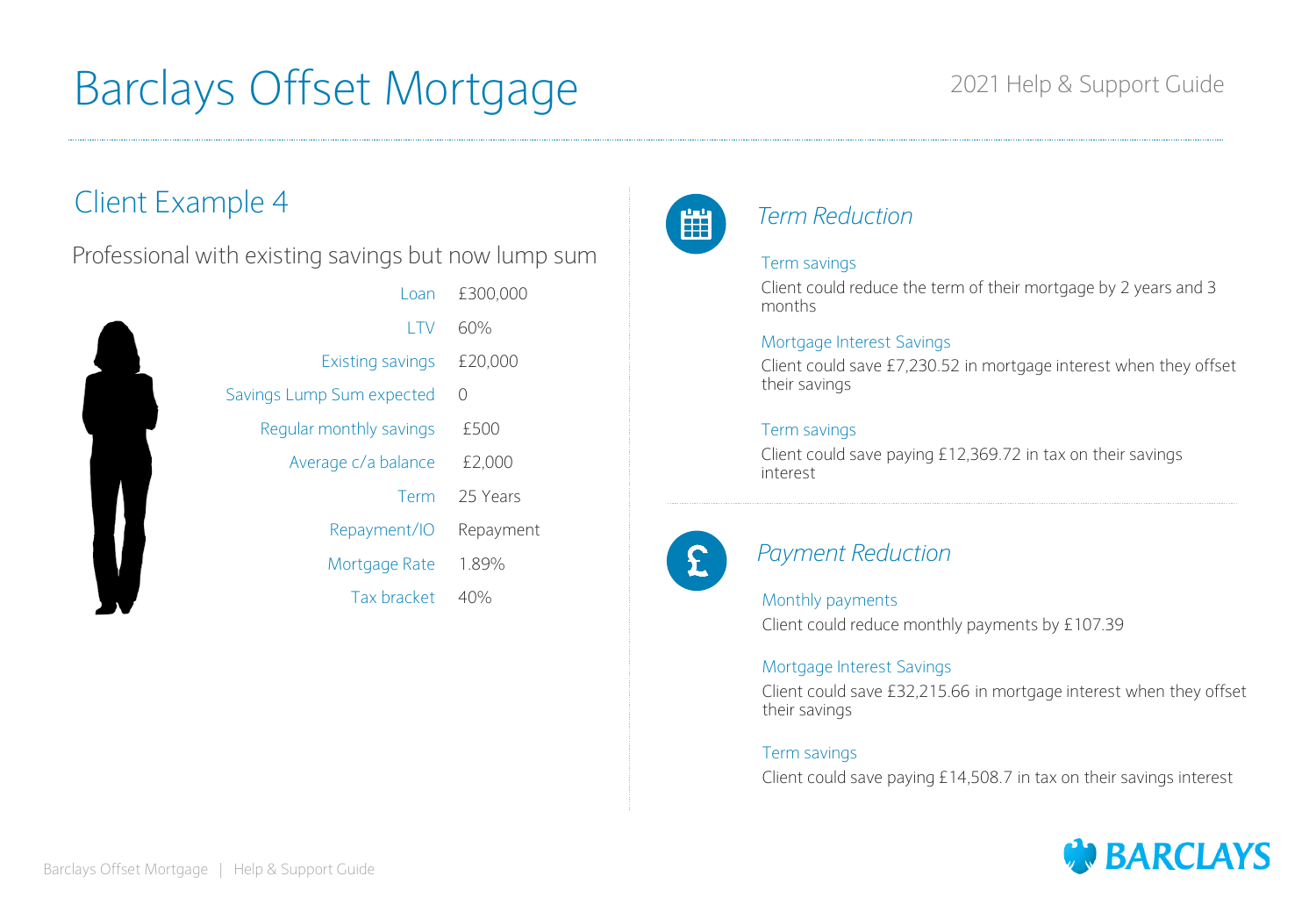# Why recommend a Barclays Offset Mortgage?

There are 8 reasons why you should recommend a Barclays Offset Mortgage to your client.



 $1$  Your client can choose from many eligible Barclays accounts, and access at any time via branch, online, telephone or BMB



- 3 We calculate interest daily, so your client's money works harder
- 
- 4 Offsetting can make sense whatever the level of interest rates
- 5 Our Switch and Save offer can help make switching as painless as possible
- 6 Unlimited overpayments available\*
	- We are covered by the Financial Services Compensation Scheme (FSCS)
- 8 Your client has access to their savings whenever they want